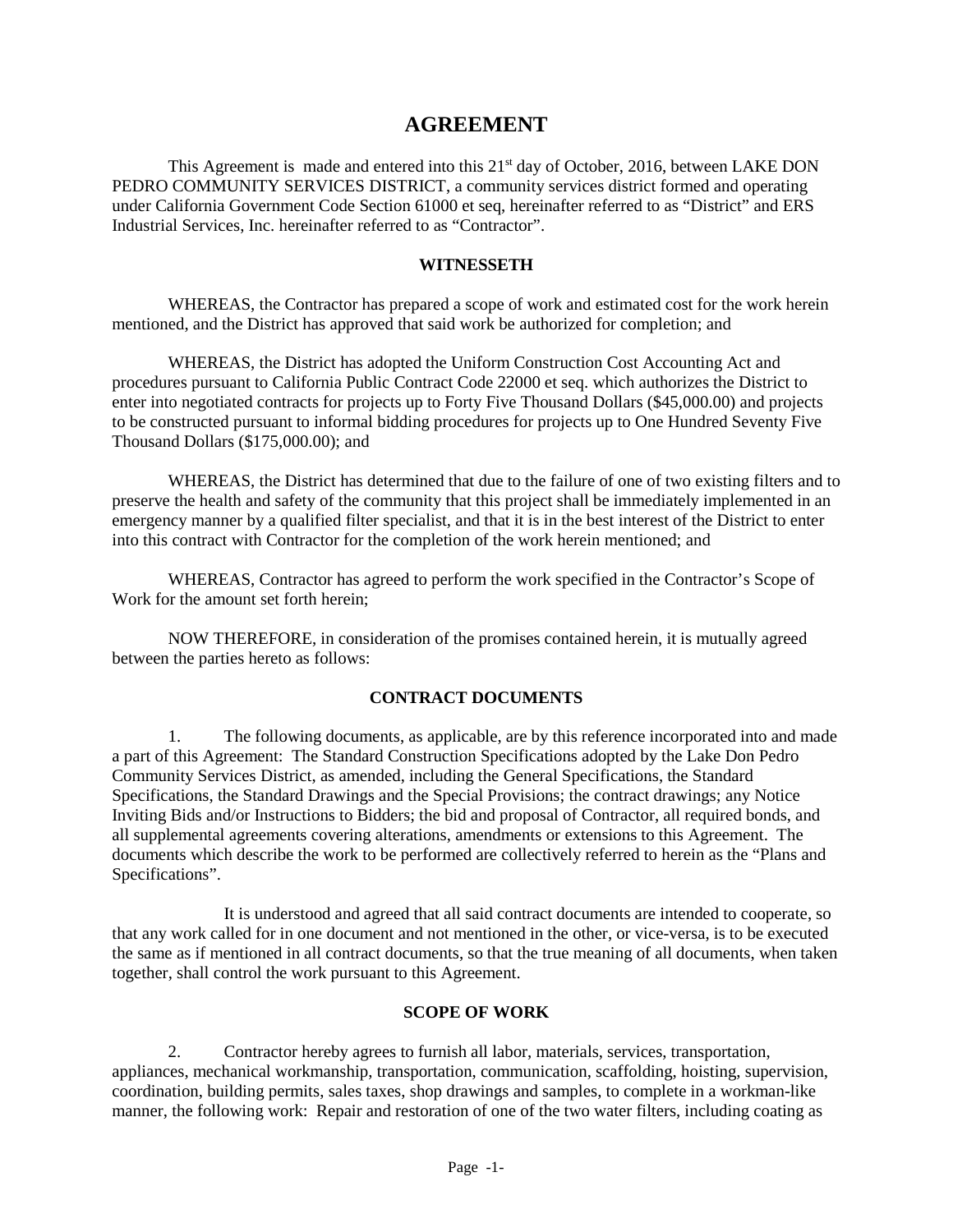described in the Contractor's proposal **# 101716-1QR** dated October 20, 2016, attached hereto as Exhibit A. The work also includes the removal and installation of new filter media as detailed in Contractor's proposal **# 100416-1Q**, also dated October 20, 2016 and hereby incorporated herein by this reference and made a part of this Agreement as Exhibit B.

All of the work performed pursuant to this Agreement shall be under the supervision of, and performed to the satisfaction of, the assigned representative of District who shall have the right to reject any and all materials and supplies furnished by Contractor which do not comply with the Plans and Specifications, and who shall also have the right to require Contractor to replace any and all work furnished by Contractor which is not, either in workmanship or material, in strict accordance with the Plans and Specifications.

### **COMPLETION**

3. Due to the emergency situation, Contractor shall be required to begin work as quickly as possible after written notification to that effect by District, and to complete work in accordance with the Proposals, Plans and Specifications to the satisfaction of District within 30 calendar days from the date of the Notice to Proceed for the first filter. Media removal and inspection of the second filter shall begin as early as possible following notification to Contractor by District that the first filter passed bacteriological sampling, is operating properly and produces stabilized water quality. All work contained in both proposals shall be completed within 90 days of the first Notice to Proceed provided by the District.

Should Contractor fail to complete the work described in this Agreement and the other contract documents incorporated herein within the time fixed for completion, Contractor shall be liable to District in the sum of One Hundred Dollars (\$100.00) per calendar day for each day said work remains incomplete beyond the time set for completion in the Contract Documents as and for agreed and liquidated damages. It is expressly agreed and stipulated by and between the parties hereto that said liquidated damages do not constitute a penalty since it would be impractical and extremely difficult to fix the actual amount of damages to District as the result of any failure to complete the work within the period of time specified in the contract documents. Time is of the essence of this contract.

## **PAYMENT**

4. District agrees, in consideration of the work to be performed herein and subject to the terms and conditions hereof, to pay Contractor all sums of money which may become due to Contractor in accordance with the terms of Contractor's bid and proposal and this Agreement, to wit: Turnkey lump sum cost of \$99,226.05 for proposal **# 101716-1QR** and \$68,588.46 for proposal **# 100416-1Q**. It is understood that contractor shall bill the District on a monthly basis for the proportional share of work completed on each of the referenced proposals. No payment made under this Agreement shall be construed to be an acceptance of defective work or improper materials.

If Contractor performs the work in accordance with the Contract documents and to the satisfaction of District, District shall pay Contractor as follows: Within 30 days of approved monthly invoice. However, no payment, including all progress payments and the final payment, shall be made to Contractor in excess of ninety percent (90%) of the percentage of work actually completed, plus a like percentage of the value of the material delivered on the ground or stored subject to, or under the control of, District. The ten percent (10%) not paid shall be withheld by District until final completion and acceptance of the work. However, in lieu of any withholding of money, and in accordance with the provisions of California Public Contract Code Section 22300, Contractor may substitute securities to insure performance under this Agreement.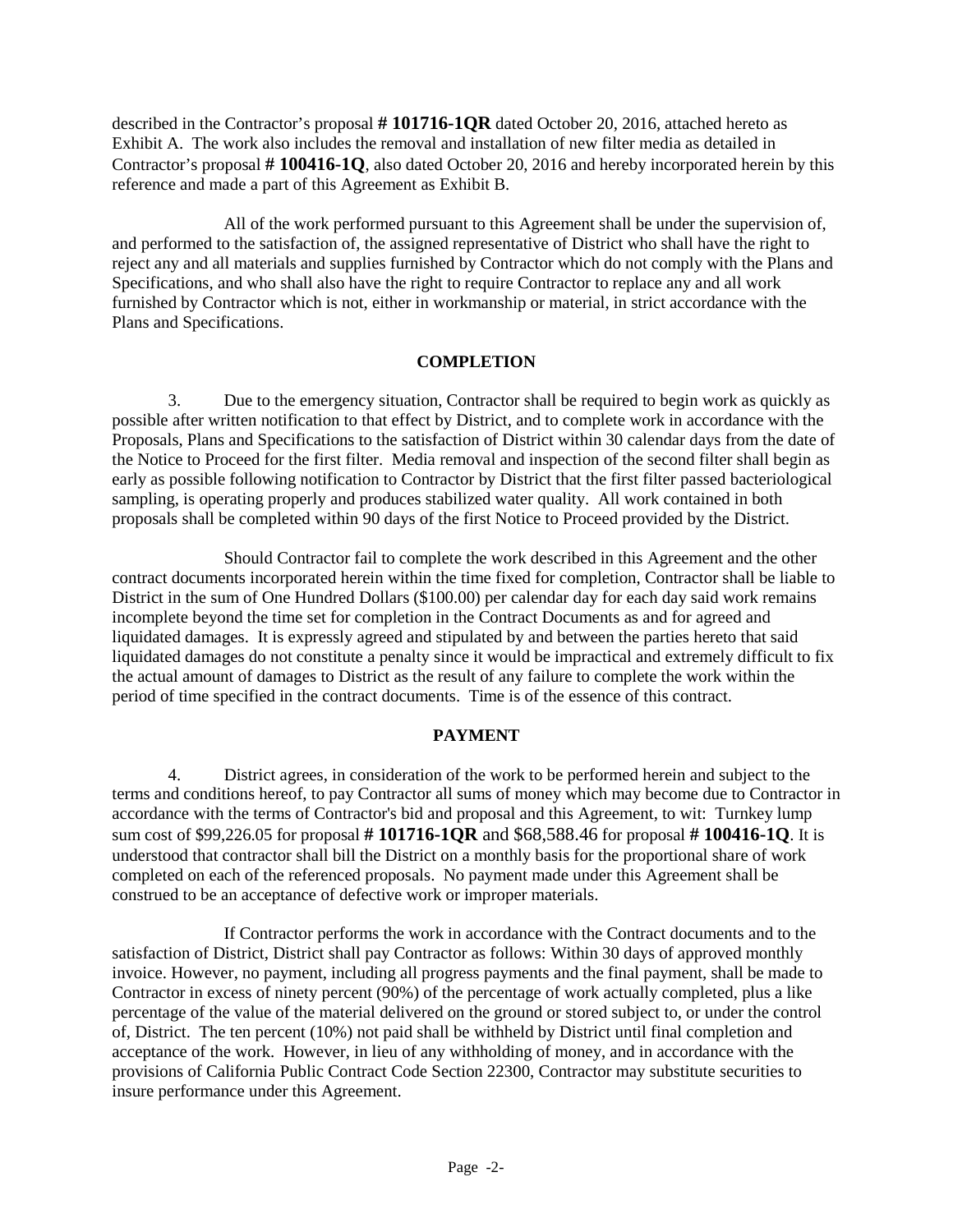If payment is to be made by progress payments, Contractor may be paid progress payments at intervals of not less than thirty (30) days as the work progresses. As the basis for determining the amount of these progress payments, the Contractor shall, before commencing the work, submit to the District a detailed statement of all materials and labor included in its bid and proposal. This statement shall be so arranged that the value of the work as it progresses may be readily determined, and the first payment will not be considered as due hereunder until such statement is furnished by Contractor. Upon submission of a statement for a progress payment, and after verification thereof by the assigned representative of the District, a certificate for payment of the work actually performed, less ten percent (10%) thereof, will be issued by the District. No certificate will be issued until defective work and materials have been removed, replaced and made good in accordance with the Plans and Specifications. In any event, payment made shall not be construed to be an acceptance of defective work or improper materials, and Contractor shall be required to remove, replace and/or repair any defective work and materials at its own expense.

Contractor shall be paid as the work progresses in the amount specified on each such certificate. Contractor shall notify District when it encounters work which exceeds the quantities estimated immediately upon ascertaining the additional quantities. Contractor shall apply for a Change Order as provided in Paragraph 5 of this Agreement, covering any such additional quantities within ten (10) days of the completion of the work. Failure by Contractor to do so will result in a waiver by Contractor of its right to recover any additional compensation from the District for said additional quantities.

If at any time during the progress of the work or before the final payment is made, any stop notice or other lien or claim of lien is filed, or notification to withhold money for labor or material furnished by Contractor under this Agreement is served on the District, the District shall have the right to withhold from any monies due Contractor, an amount sufficient to discharge any or all such liens or claims plus reasonable attorney fees and costs. Releases or receipted vouchers in settlement of these liens or claims satisfactory to the District must be furnished to the District by Contractor before the withheld money will be paid to Contractor. If Contractor has not settled the stop notice, liens or claims within a reasonable time, not to exceed thirty (30) days from and after such stop notice, lien or claim is made, the District shall have the right to make a claim on Contractor's bond for payment of such stop notices, liens or claims. The District shall also have the right, but shall not be obliged, to discharge any or all such stop notices, liens or claims out of money withheld from Contractor. The District reserves the right to make payments to Contractor in the form of checks payable jointly to Contractor and to any of its subcontractors or suppliers that have asserted a stop notice or claim of mechanic's lien against the District. Any monies held in retention or otherwise by the District shall not be considered monies due and owing to Contractor until final payment is made pursuant to this Section 5, and all amounts have been deducted for any and all damages assessed pursuant to the provisions of this Agreement and/or monies expended by the District to complete the work as set forth in the Plans and Specifications and contemplated by the contract documents.

Upon submission of a statement for payment, unconditional waivers from all suppliers of labor, materials, equipment and/or supplies for the work, and after verification thereof by the assigned representative of District, a Notice of Completion and/or Notice of Acceptance will be issued by District. Thirty-five (35) calendar days after the issuance of the Notice of Completion and/or Notice of Acceptance, the balance of the contract price will be paid to Contractor, provided there are no mechanic's liens of record or stop notices in effect at that time. No Notice of Completion and/or Notice of Acceptance shall be issued and/or no payment shall be made to Contractor until all defective work and materials have been removed, replaced and made good in accordance with the Plans and Specifications.

### **CHANGE ORDERS**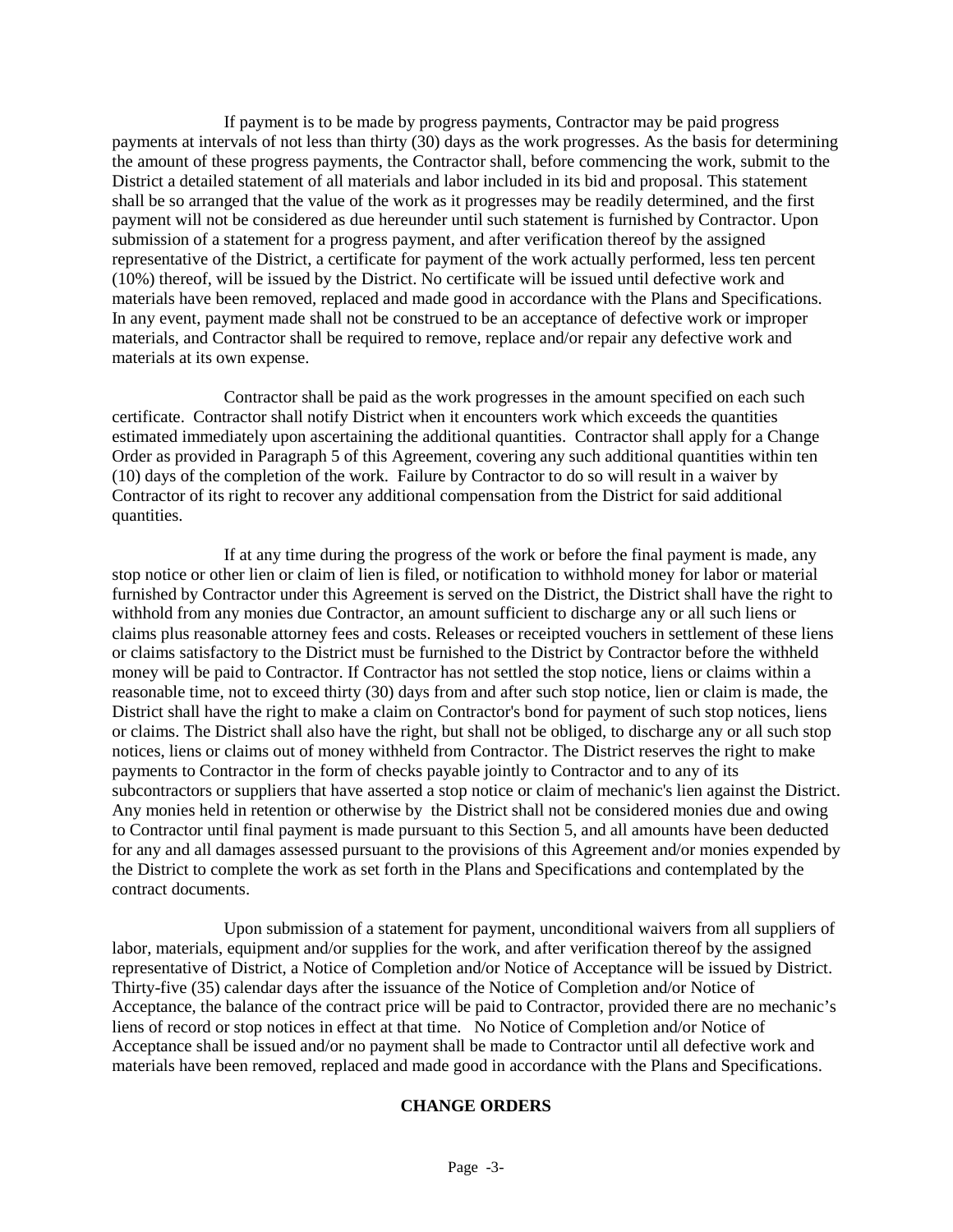5. District may, at any time, by written change order make changes in the work, or extend the time to complete the work, as deemed necessary by District. If such changes cause an increase or decrease in Contractor's cost of, or time required for, performance of this Agreement, there shall be an equitable adjustment in the payment price. The price adjustment shall be determined by one of the following methods in the order of precedence listed:

- A. Based on the unit prices contained in section 4, if applicable.
- B. Mutually agreed-upon lump sum or unit price adjustment.

C. Contractor's actual cost of labor (wages and benefits), materials (actual purchase price, sales tax, freight and delivery) and equipment/tools (at actual or fair/prevailing rental rates) directly engaged in the performance of the extra work plus a fifteen percent (15%) mark-up for overhead and profit. For price adjustments under this section, Contractor shall provide to District an itemized breakdown of the quantities and prices used in the extra work, and it shall make available all source documents, including payroll records, invoices, purchase orders, contracts and lease agreements.

## **PREVAILING WAGES**

6. Pursuant to the provisions of Articles 1 and 2 of Chapter 1, Part 7, Division II of the Labor Code of the State of California, not less than the general prevailing rate of per diem wages, and not less than the general prevailing rate of per diem wages for holidays and overtime work, for each craft, classification or type of worker needed to execute the work or any part of the work completed under this Agreement shall be paid to all workers, laborers and mechanics employed in the execution of said work by Contractor or by any sub-contractor doing or contracting to do any part of the work contemplated by this Agreement. The appropriate determination of the Director of the California Department of Industrial Relations is filed with, and available for inspection, at the office of the District Administrator.

Pursuant to Labor Code Section 1775, Contractor shall forfeit, as a penalty to the District, an amount of not more than Fifty Dollars (\$50.00) for each calendar day, or portion thereof, for each worker paid less than the stipulated prevailing rates for any work done pursuant to this Agreement by Contractor or any subcontractor working under Contractor. The amount of the penalty shall be determined by the Labor Commissioner and shall be based on consideration of the Contractor's mistake, inadvertence, or neglect in failing to pay the correct rate of prevailing wages, the previous record of the Contractor in meeting his or her prevailing wage obligations, or Contractor's willful failure to pay the correct rate of prevailing wages. A mistake, inadvertence, or neglect in failing to pay the correct rate of prevailing wages is not excusable if the Contractor had knowledge of his or her obligations under the Labor Code. In addition to said penalty, the difference between such prevailing wage rates and the amount paid to each worker for each calendar day or portion thereof for which each worker was paid less than the prevailing wage rate shall be paid to each worker by the Contractor. Contractor shall post, at each job site, a copy of such prevailing rate of per diem wages as determined by the Director of the California Department of Industrial Relations.

Contractor and each subcontractor under Contractor shall keep an accurate payroll record showing name, address, social security number, work classification, straight-time and overtime hours worked each day and week, and the actual per diem wages paid to each person certified in a trade or a craft, for each apprentice, worker, or other employee of Contractor or subcontractor performing a part of the work contemplated by this Agreement. Contractor shall provide or make available for inspection, a certified copy of such payroll records as specified in Section 1776 of the Labor Code of the State of California. Attention is directed to Section 1777.5 of the Labor Code of the State of California concerning the employment of apprentices, and Contractor is required to comply with the provisions of that section.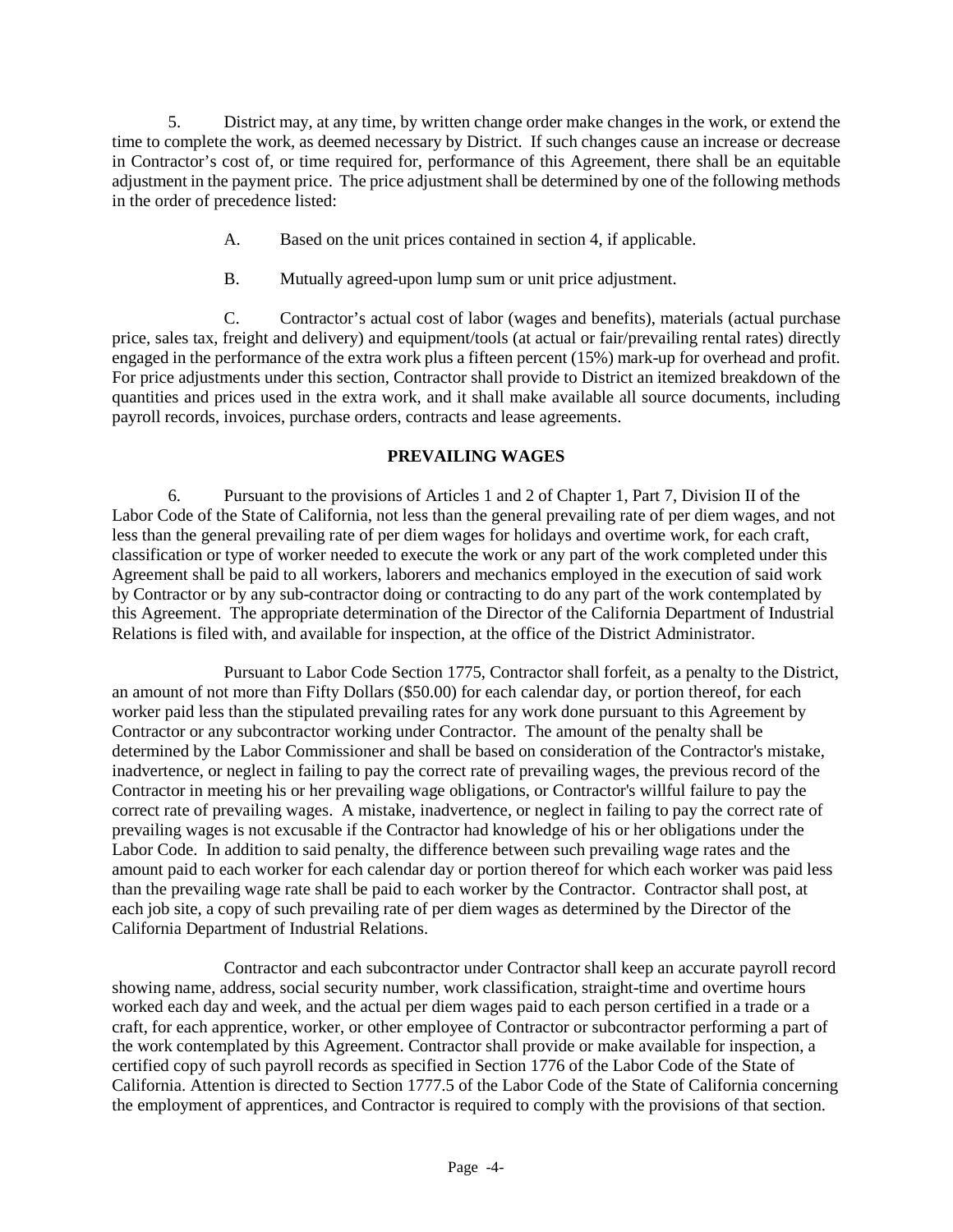Contractor agrees, in accordance with Section 1771.1 of the California Labor Code, that contractor or subcontractor shall not be qualified to bid on, be listed in a bid proposal, subject to the requirements of Section 4104 of the Public Contract Code, or engage in the performance of any contract for public work, as defined in this chapter, unless currently registered and qualified to perform public work pursuant to Section 1725.5. It is not a violation of this section for an unregistered contractor to submit a bid that is authorized by Section 7029.1 of the Business and Professions Code or by Section 10164 or 20103.5 of the Public Contract Code, provided the contractor is registered to perform public work pursuant to Section 1725.5 at the time the contract is awarded.

No contractor or subcontractor may be awarded a contract for public work on a public works project (awarded on or after April 1, 2015) unless registered with the Department of Industrial Relations pursuant to California Labor Code section 1725.5. Contractor agrees, in accordance with Section 1771.4 of the California Labor Code, this Project is subject to compliance monitoring and enforcement by the Department of Industrial Relations.

This project is subject to compliance monitoring and enforcement by the Department of Industrial Relations.

## **INSURANCE**

7. Contractor shall carry and maintain during the life of this Agreement, such public liability, property damage and contractual liability insurance and workers' compensation insurance as specified below:

A. Public Liability and Property Damage Insurance. Contractor shall furnish public liability and property damage insurance which includes, but is not limited to, personal injury, property damage, losses relating to independent contractors, products and equipment, explosion, collapse and underground hazards in a minimum amount of not less than a combined single limit of One Million Dollars (\$1,000,000.00) for one or more persons injured and property damaged in each occurrence.

The public liability and property damage insurance furnished by Contractor shall also name District as an additional insured and shall directly protect, as well as provide the defense for District, its officers, agents and employees, as well as Contractor, all subcontractors and suppliers, if any, from all suits, actions, damages, losses or claims of every type and description to which they may be subjected by reason of, or resulting from Contractor's operations in the performance of the work pursuant to this Agreement, and all insurance policies shall so state. Said insurance shall also specifically cover the contractual liability of Contractor. Said insurance shall also specify that it acts as primary insurance.

If Contractor fails to maintain such insurance, District may declare a default in the performance of this Agreement and exercise the remedies specified in Section 13 of this Agreement.

B. Workers' Compensation Insurance. Contractor shall be permissibly self-insured or shall carry full workers' compensation insurance coverage for all persons employed, either directly or through subcontractors, in carrying out the work contemplated by this Agreement, in accordance with the Workers' Compensation Act contained in the Labor Code of the State of California.

If Contractor fails to maintain such insurance, District may declare a default in the performance of this Agreement and exercise the remedies specified in Section 13 of this Agreement.

By execution of this Agreement, Contractor certifies as follows: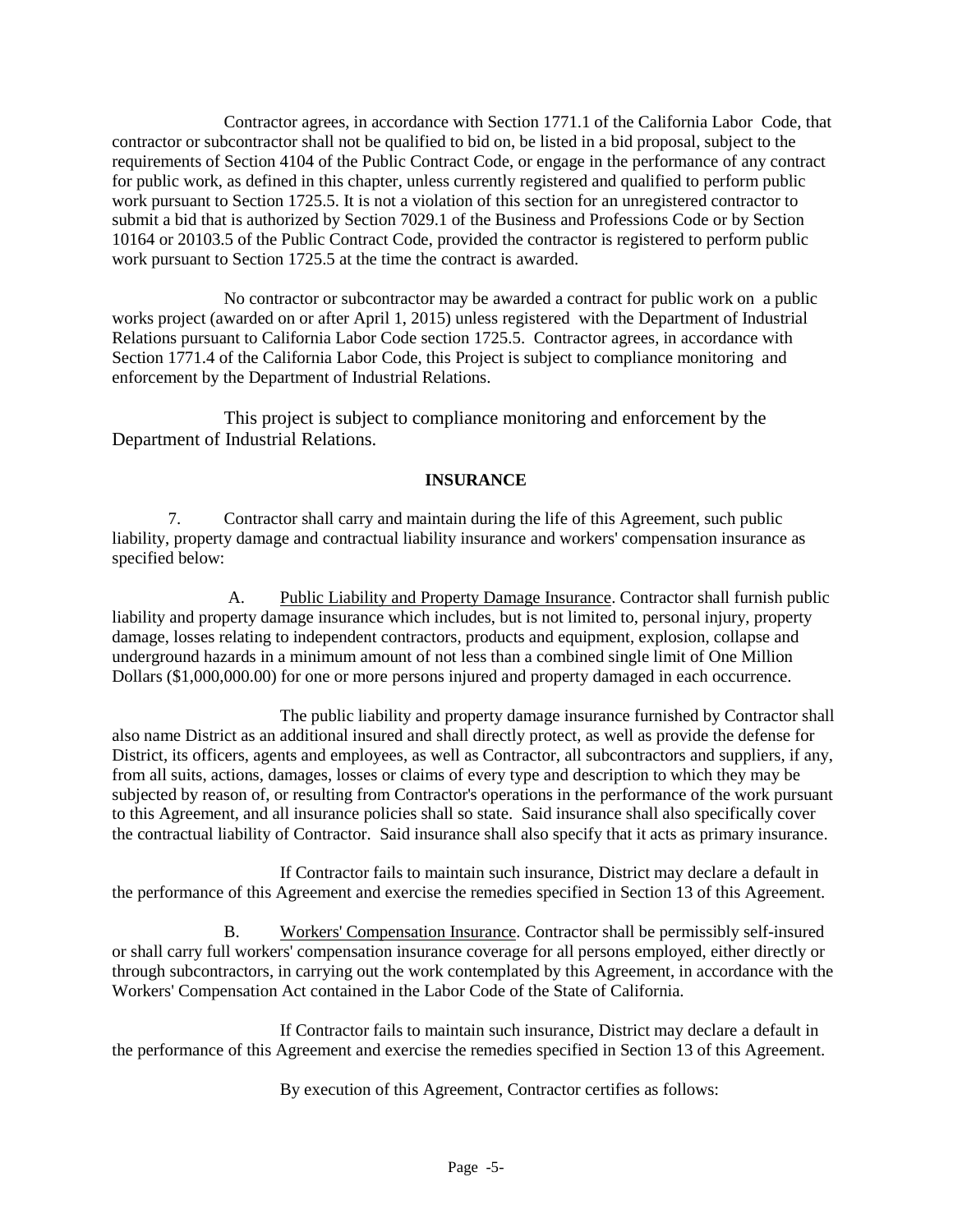"I am aware of the provisions of Section 3700 of the Labor Code which require every employer to be insured against liability for workers' compensation or to undertake self-insurance in accordance with the provisions of that Code, I will comply with such provisions before commencing the performance of the work of this contract."

As part of the execution of this Agreement, Contractor agrees to furnish a certificate or certificates substantiating the fact that it has taken out the insurance set forth above for the period covered by the Contractor and with any insurance carrier acceptable to District under terms satisfactory to District. Each such certificate shall bear an endorsement precluding the cancellation or reduction in coverage of any policy covered by such certificate before the expiration of thirty (30) days after District shall have received notification of such cancellation or reduction.

#### **PERFORMANCE AND PAYMENT BONDS**

8. Contractor shall, at the time of execution of this Agreement, file two (2) separate bonds with District, each made payable to District. These bonds shall be issued by a surety company authorized to do business in the State of California and shall be maintained during the entire life of this Agreement at the expense of Contractor. One bond shall be in the amount of One Hundred Percent (100%) of the contract price set forth in this Agreement and shall guarantee the faithful performance of all aspects of this Agreement. The second bond shall be the payment bond required by Division Three, Part 4, Title 15, Chapter 7 of the Civil Code of the State of California, and shall be in the amount of One Hundred Percent (100%) of the contract price set forth in this Agreement to guarantee the payment of wages and of bills contracted for materials, supplies or equipment used in the performance of this Agreement. Any alterations made in the specifications which are a part of this Agreement or in any provisions of this Agreement shall not operate to release any surety from liability on any bond required hereunder, and the consent to make such alterations is hereby given, and any surety on said bonds hereby waives the provisions of Section 2819 of the Civil Code. Prior to beginning work under this Agreement, Contractor shall furnish a certification from either the Department of Insurance and/or Siskiyou County Clerk evidencing the status of any and all sureties issuing the bonds required under this Agreement. Contractor further certifies and represents that said sureties are authorized to do business in the State of California and that the bonds fully comply with Civil Code Sections 3247 and 3248.

#### **INDEMNIFICATION**

9. Contractor shall assume the defense of, and indemnify and save harmless, the District, its officers, employees and agents, and each and every one of them from and against all actions, liability, damages, claims, losses or expenses of every type and description to which it may be subjected or put to by reason of or resulting from: (l) the performance of, or failure to perform, the work or any other obligations of this Agreement by Contractor, any subcontractor or Contractor's agents or employees; (2) any alleged negligent act or omission of Contractor, any subcontractor, Contractor's agents or employees, in connection with any acts performed or required to be performed pursuant to this Agreement;  $(3)$  any dangerous or defective condition arising or resulting from any of the actions or omissions of Contractor, Contractor's agents or employees in carrying out the provisions of this Agreement. This indemnification is effective and shall apply whether or not any such action is alleged to have been caused in part by the District as a party indemnified hereunder. This indemnification shall not include any claim arising from the sole negligence or willful misconduct of the District or its employees.

#### **GUARANTEE**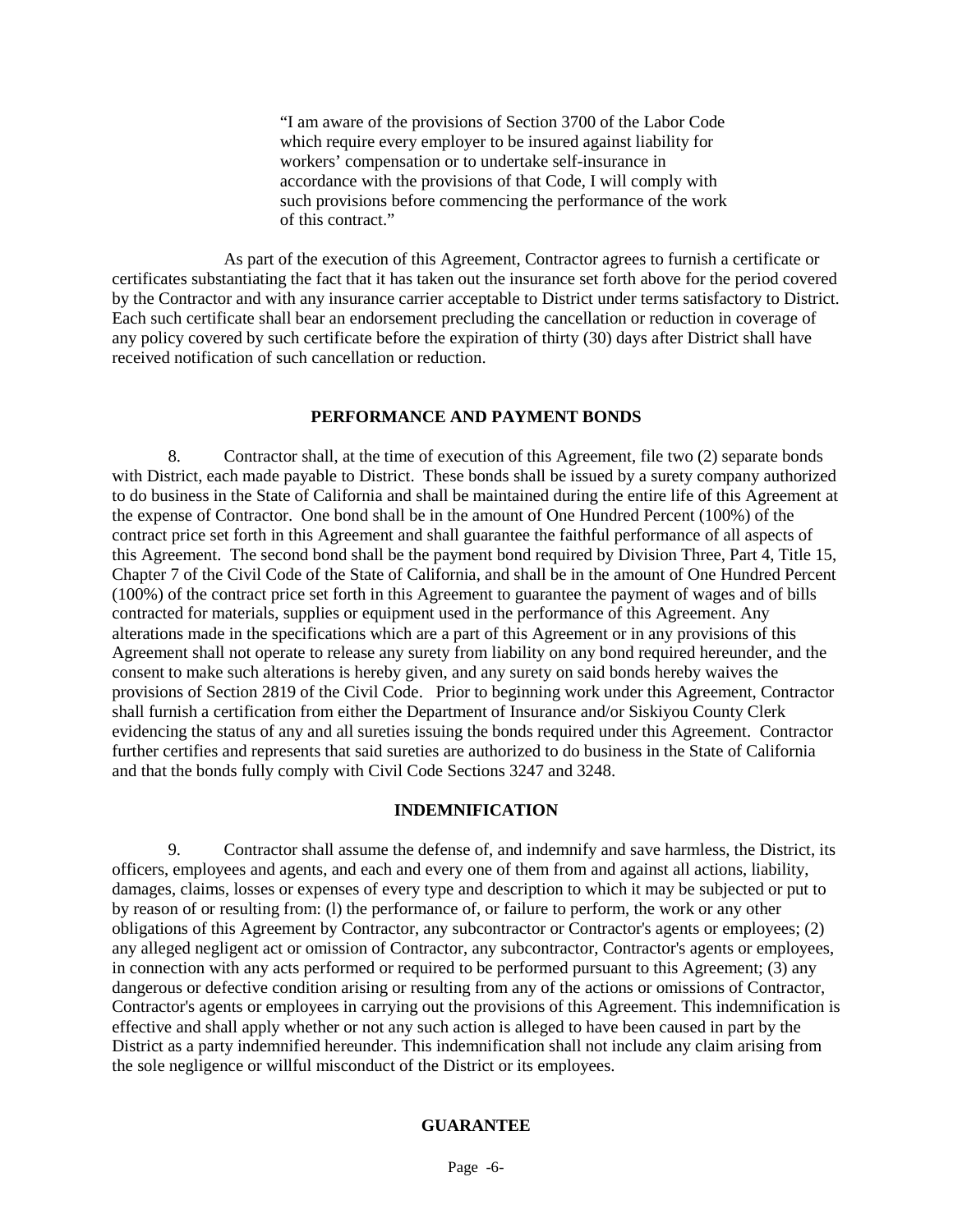10. Contractor unconditionally guarantees all materials and workmanship furnished under this Contract, and agrees to replace at its sole cost and expense, and to the satisfaction of District, any and all materials which may be defective or improperly installed. Contractor shall repair or replace to the satisfaction of District any or all such work that may prove defective in workmanship or materials, ordinary wear and tear excepted, together with any other work which may be damaged or displaced in so doing. This guarantee shall remain in effect for one year from the date of District's acceptance of the work. This guarantee does not excuse Contractor for any other liability related to defective work discovered after the guarantee period. Contractor shall transfer to District all manufacturer and supplier warranties relating to the work, if any, upon completion of the work and prior to the final payment.

In the event of failure to comply with the above stated conditions within a reasonable time, District may have the defective work repaired and made good at the expense of Contractor who will pay the costs and charges therefor immediately upon demand, including any reasonable management and administrative costs, and engineering, legal and other consultant fees incurred by District in enforcing this guarantee.

## **PERMITS AND INSPECTIONS**

11. Contractor agrees and understands that it is the responsibility of Contractor to obtain and pay for all necessary permits required for the performance of the work described in this Agreement as well as calling for and obtaining all required inspections during the course of the work on the project which is the subject matter of this Agreement. Contractor shall hold the appropriate classification of a current and valid contractor's license for the work.

### **DEFAULT BY CONTRACTOR**

12. If Contractor fails to expeditiously advance the project, or installs work that does not comply with the requirements of the Plans and Specifications, fails to comply with any provision of law regarding the payment of employees, subcontractors and/or any third parties providing materials, equipment or supplies provided to the project, or fails to otherwise promptly pay for work or materials supplied to the project, or is guilty of any other material breach of the terms of this Agreement, the District may: (1) suspend payment until such time as the default is remedied by Contractor; or (2) by written notice to Contractor, terminate Contractor's right to perform all or any portion of the work. Contractor hereby agrees to pay the District all damages sustained as a result of default by Contractor. If the District terminates Contractor's right to perform the work, the District may have the work performed by others, or may complete the work itself, and charge the cost to Contractor. The cost of completion by the District shall include reasonable reimbursement for additional executive and administrative expense along with all damages for delay, including liquidated damages, and other damages sustained by the District as a result of Contractor's default. The District may deduct from any and all monies owing to the Contractor, either by virtue of this Agreement or any other agreements between the District and the Contractor, any and all damages assessed by the District against the Contractor pursuant to the provision of this Agreement.

## **MISCELLANEOUS PROVISIONS**

13. In the event of litigation between the parties, or if a party becomes involved in litigation because of wrongful acts of the other party, the prevailing or innocent party shall be entitled to an award of reasonable attorney's fees from the other party. The prevailing party will be entitled to an award of attorney's fees in an amount sufficient to compensate the prevailing party for all attorney's fees incurred in good faith.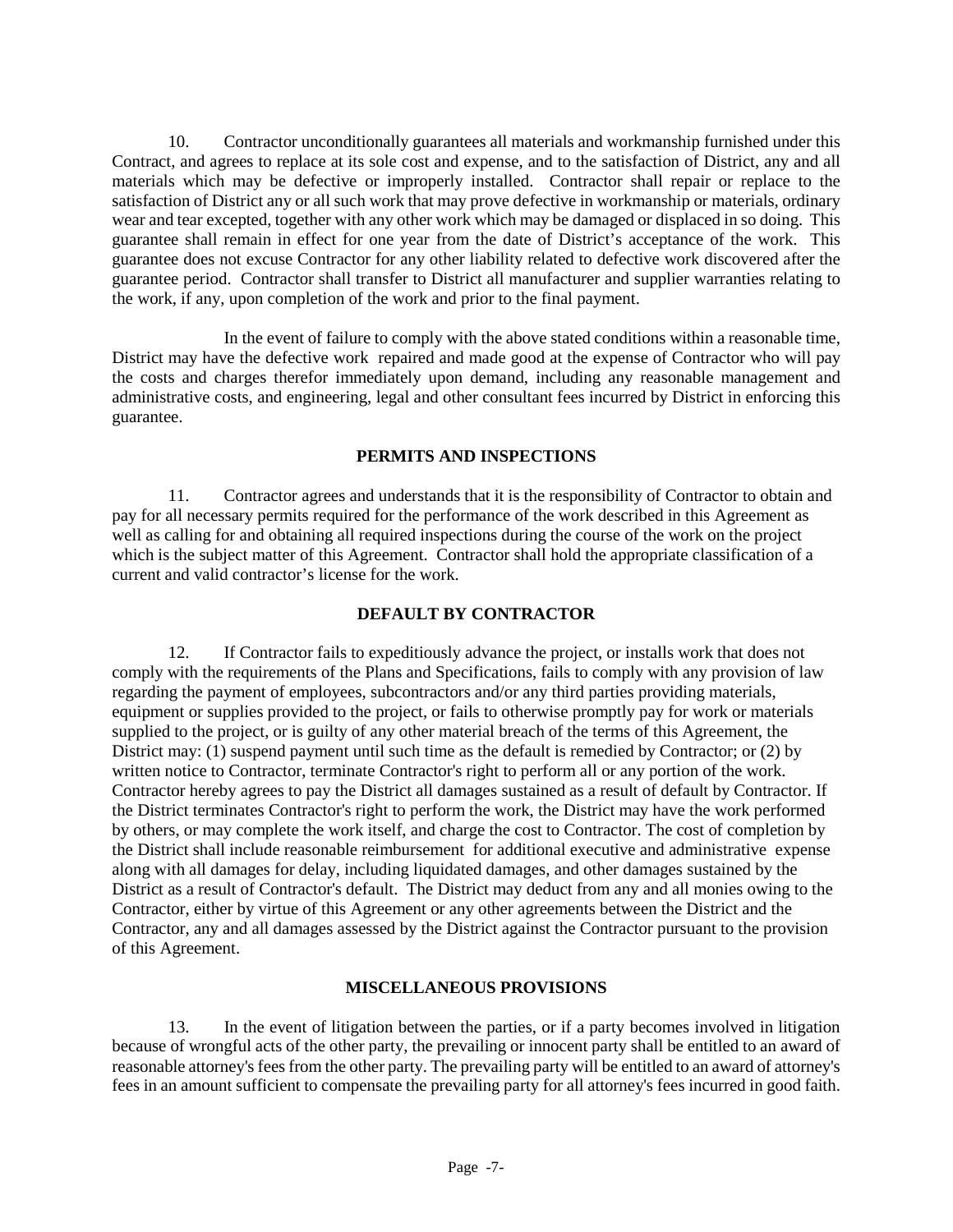14. This Agreement shall bind and inure to the heirs, devisees, assignees and successors in interest of Contractor and to the successors in interest of District in the same manner as if such parties had been expressly named herein.

15. It is hereby expressly agreed that time is of the essence of this Agreement including all contract documents incorporated herein.

16. This Agreement shall be governed by the laws of the State of California. This Agreement constitutes the entire agreement between the parties regarding its subject matter. If any provisions in this Agreement are held by any court to be invalid, void, or unenforceable, the remaining provisions shall nevertheless continue in full force.

17. The terms of this Agreement may be modified only by the mutual consent and written agreement of District and Contractor.

IN WITNESS WHEREOF, the LAKE DON PEDRO COMMUNITY SERVICES DISTRICT has, by order of its Board of Directors, caused this Agreement to be signed by the General Manager and Secretary of the Board of Directors and Contractor has executed this Agreement on the date and year first above written.

LAKE DON PEDRO COMMUNITY SERVICES CONTRACTOR: DISTRICT

| By: |                        |  |
|-----|------------------------|--|
|     | <b>General Manager</b> |  |
|     |                        |  |
|     |                        |  |
|     |                        |  |
| By: |                        |  |
|     | Secretary              |  |
|     |                        |  |

 $By:$ 

Authorized Representative

Title: \_\_\_\_\_\_\_\_\_\_\_\_\_\_\_\_\_\_\_\_\_\_\_\_\_\_\_\_\_\_\_\_\_\_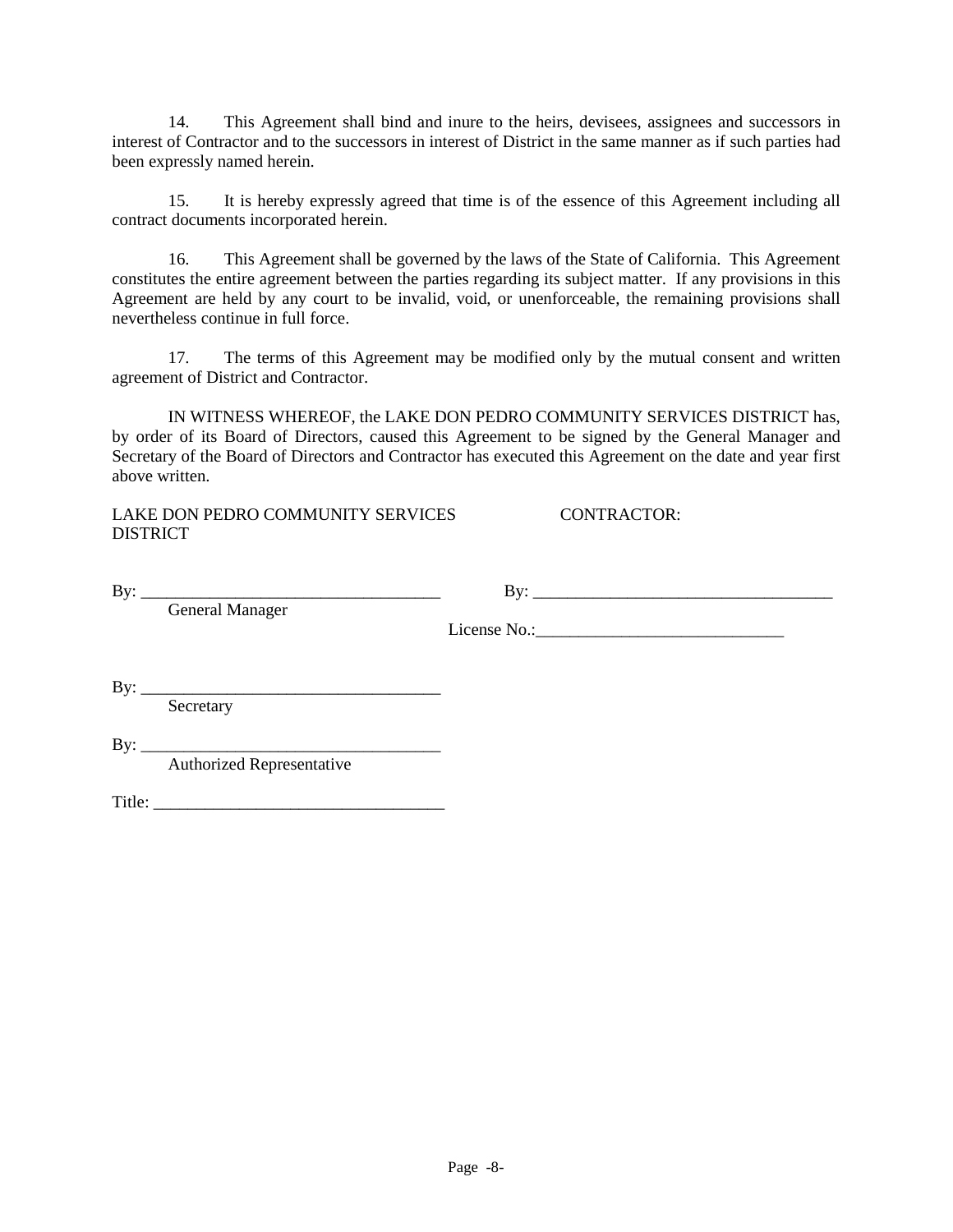EXHIBIT A



October 20, 2016

Mr. Peter J. Kampa

Lake Don Pedro CSD 9751 Merced Falls Road La Grange, CA. 95329

> **Quote # 101716-1QR FAX: 209-852-2268 Email: pkampa@kampacs.com**

Dear Peter:

ERS is pleased to submit its proposal for our TurnKey Repair Service on your 1 each 8' x 30' 2 cell Horizontal Pressure Vessel. The second filter will be evaluated after the first filter is up and running.

Our service includes the following:

## **ERS to provide**:

- 1. Repair bulkhead at Influent and Effluent manifolds
- 2. Weld Stiffener to bulk head
- 3. Replace 84ea 1 ¼" Half coupling's to existing effluent manifold
- 4. Clean Surface Wash Nozzles & Replace rubber seals
- 5. Supply and install new surface wash manifold
- 6. Replace Elliptical man way covers 4ea
- 7. Supply and Install 1ea new 8" isolation valve on outside of building
- 8. Supply and Install 2ea new 6" isolation valve on outside of building
- 9. Supply and Install 1ea new 3" Isolation valve on outside of building
- 10. Supply and install 2 new ¾" Air Relief Valves
- 11. Supply and install drain screen at end of filter
- 12. Sand Blast Interior of filter vessel to SSPC 10 and coat with 1 coat of SW Sherplate PW to a DFT of  $40 - 50$  mil
- 13. Prep, Spot Prime and coat outside of vessel with 1 coat of SW Sher-cryl High Performance Acrylic (White)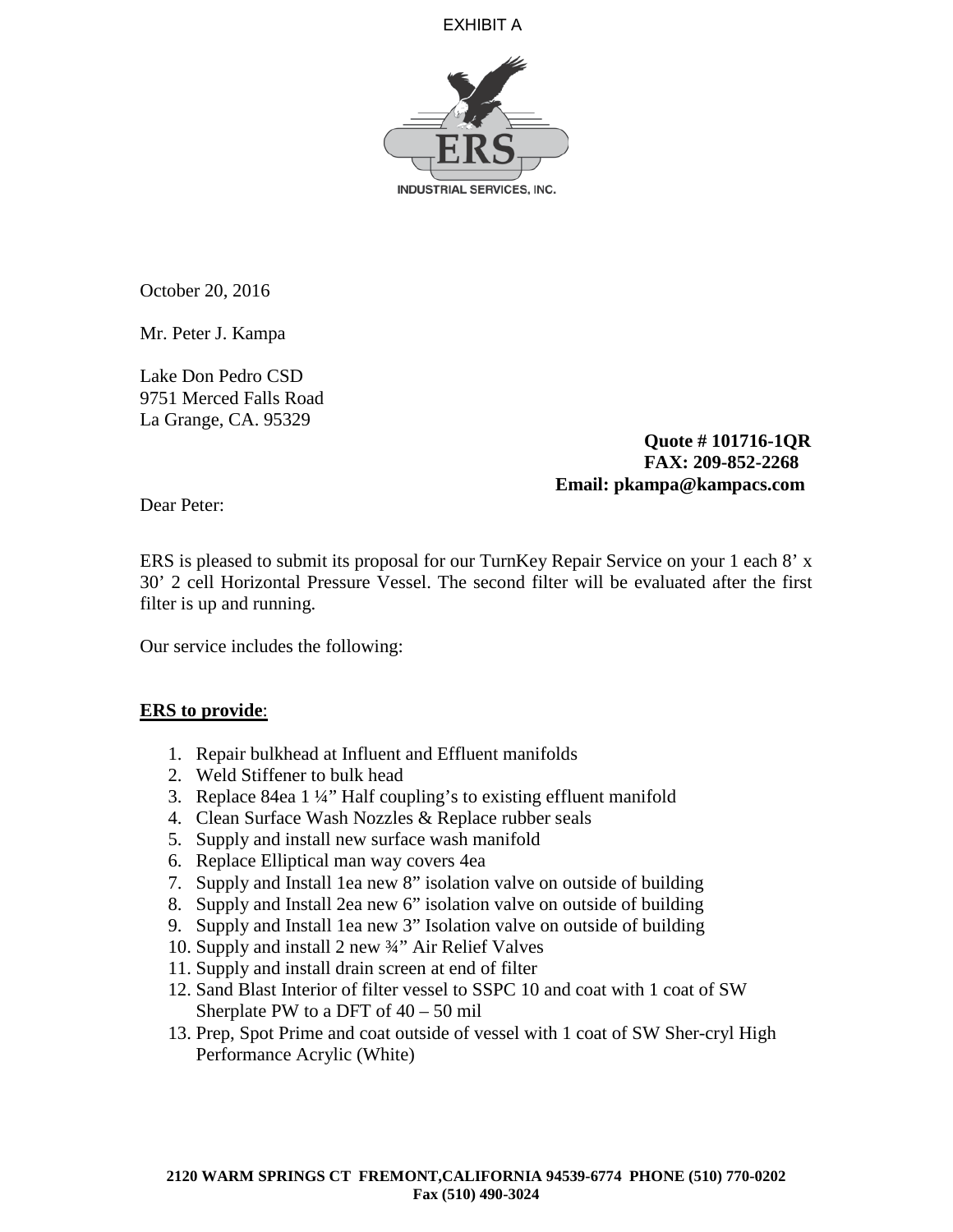Page 2 of 2 Quote # 100416-1Q October 20, 2016

**PRICING: 1 Filter Only \$99,226.05**

**Quote Valid for 45 days**

 **Price includes all applicable sales tax.**

Please feel free to call me should you need further information or any clarification. My cell phone is 510-552-5301; office is 510-770-0202.

Sincerely,

Accepted By: \_\_\_\_\_\_\_\_\_\_\_\_\_\_\_\_\_\_\_\_\_\_\_\_\_\_\_ Date: \_\_\_\_\_\_\_\_\_\_

**Rick D. Langlois** Vice President Sales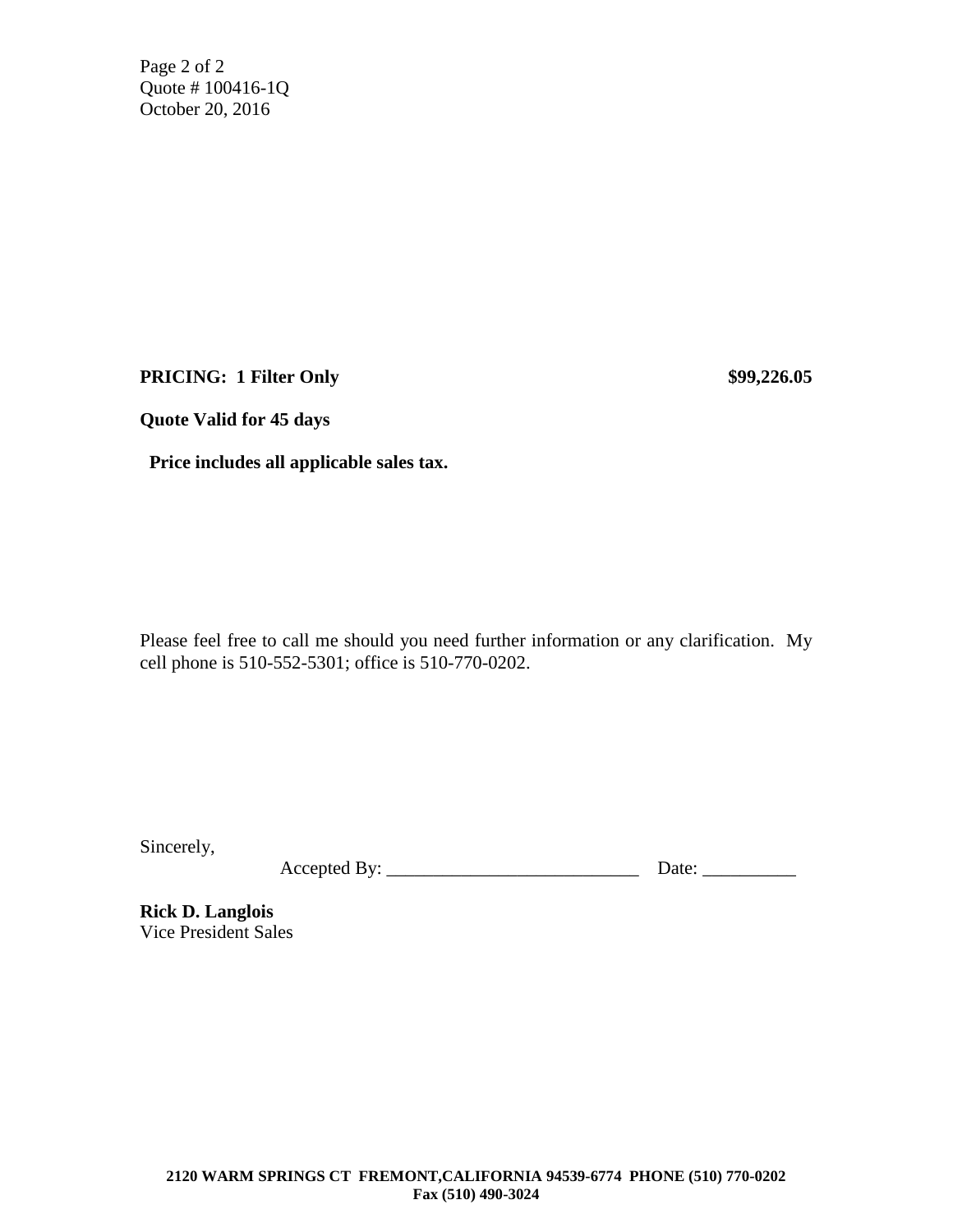EXHIBIT B



October 20, 2016

Mr. Peter Kampa

Lake Don Pedro CSD 9751 Merced Falls Road La Grange, CA. 95329

> **Quote # 100416-1Q FAX: 209-852-2268 Email: pkampa@kampacs.com**

Dear Peter:

ERS is pleased to submit its proposal for our TurnKey Service on your 2 each 8' x 30' 2 cell Horizontal Pressure Vessels. ERS will require a media sample before we start the project for Disposal Testing!

Our service includes removal, packaging and disposal of existing media, interior filter cleaning where required, supply and installation of new media, per design. ERS will also repair or replace existing underdrains as needed, on a time and materials basis\*.

# **ERS to provide**:

- 1) Qualified Manpower
- 2) Forklift
- 3) Disposal and disposal transport
- 4) High power industrial vacuum system
- 5) Confined space equipment as follows:
	- a) Supervisor/Environmental Technician/Hole watch
	- b) Ventilation fan for air circulation
	- c) Tripod/winch for emergency evacuation
	- d) Four gas monitor for pre-entry testing, as well as for continuous testing
	- e) 2-way Radios for communication with in-tank personnel
	- f) Cellular phone as an emergency response tool
	- g) Half-face cartridge type respirators (Supplied air respirators available if required)
	- h) Harnesses with safety ropes for all men
	- i) Daily monitoring log
	- j) Complete and post-confined space entry permit (if required)